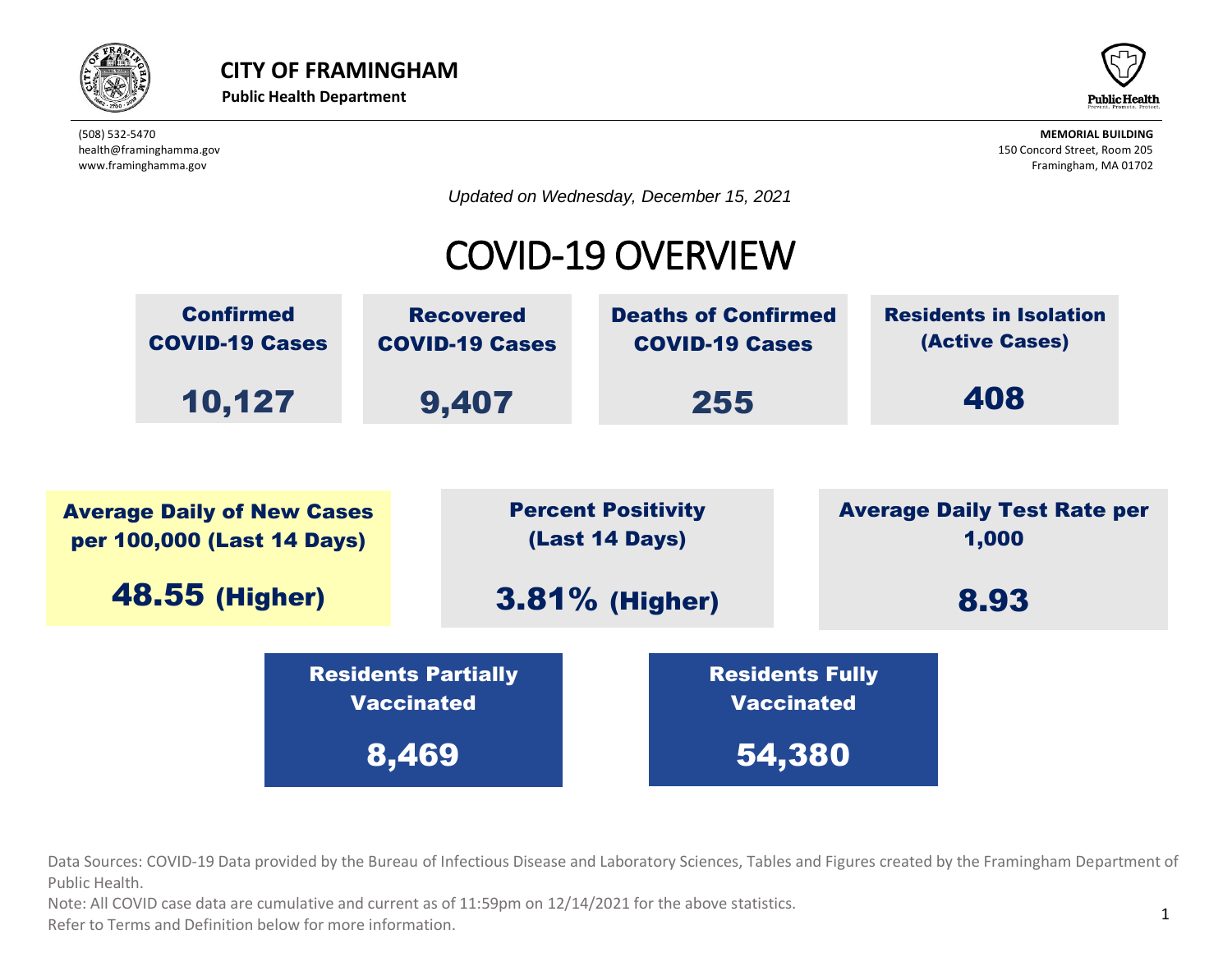





#### *Updated on Wednesday, December 15, 2021*

This data analysis provides more information about Framingham residents who have received positive COVID-19 test results and the number of vaccine doses administered. Please note that negative test results are not reported. This data analysis is intended to help us better understand the situation at the current time, and guide efforts to mitigate further disease transmission. This analysis is not a predictor of future trends. It will be updated weekly as new data is available.

#### **Terms and Definitions:**

- 1. Average Daily Incidence Rate per 100, 000 Color Calculations: **Gray:** Less than or equal to 15 total cases in the last 14 days; **Green:** Average daily new confirmed case rate over the last 14 days: <10 cases per 100,000 population AND >15 total cases; **Yellow:** Average daily new confirmed case rate over the last 14 days: >10 cases per 100,000 population OR > 4% positivity rate; **Red:** Average daily new confirmed case rate over the last 14 days: > 10 cases per 100,000 population AND > 4% positivity rate.
- 2. Last 14 days = 11/30/2021 to 12/14/2021
- 3. Change in percent positivity of all PCR tests conducted on Framingham residents compared to the previous week's (12/08/2021) report. This is based on total PCR molecular tests performed as of 11:59pm on 12/07/2021.
- 4. Average number of tests per day taken by Framingham residents within the past 14 days, per 1,000 population. Past 14 days = 11/30/2021 to 12/14/2021. As a reference, the State's number is 11.73
- 5. Residents fully vaccinated: An individual is counted as fully vaccinated if they have received the number of doses required to complete the COVID-19 vaccine series. This is measured as the total number of 2nd doses of Moderna and Pfizer administered and reported plus the total number of Janssen/Johnson & Johnson doses administered and reported.
- 6. Partially vaccinated individuals: An individual is counted as partially vaccinated if they have received only the 1st dose of a two-dose vaccine (currently Moderna and Pfizer)
- 7. MIIS: Immunization data from most (but not all) providers in Massachusetts are reported into the Massachusetts Immunization Information System (MIIS) through direct messages from electronic health records or direct entry by users. Due to inputting and processing, it may take 24-48 hours or more for shipping or administration data to appear in MIIS. MIIS data are available for analysis one calendar day after they are reported to the MIIS. Data are current as of time of publication and may be subject to change in future publications as additional data are reported.
- 8. Information on race and ethnicity is collected and reported by laboratories, healthcare providers and local boards of health and may or may not reflect self-report by the individual case. If no information is provided by any reporter on a case's race or ethnicity, MDPH classifies it as missing. A classification of unknown indicates the reporter did not know the race and ethnicity of the individual, the individual refused to provide information or that the originating system does not capture the information. Other indicates multiple races or that the originating system does not capture the information.

<span id="page-1-0"></span>**Note:** COVID-19 testing is currently conducted by dozens of private labs, hospitals, and other partners and the Massachusetts Department of Public Health is working with these organizations and to improve data reporting by race and ethnicity, to better understand where, and on whom, the burden of illness is falling so the Commonwealth can respond more effectively. On 4/8, the Commissioner of Public Health issued an Order related to collecting complete demographic information for all confirmed and suspected COVID-19 patients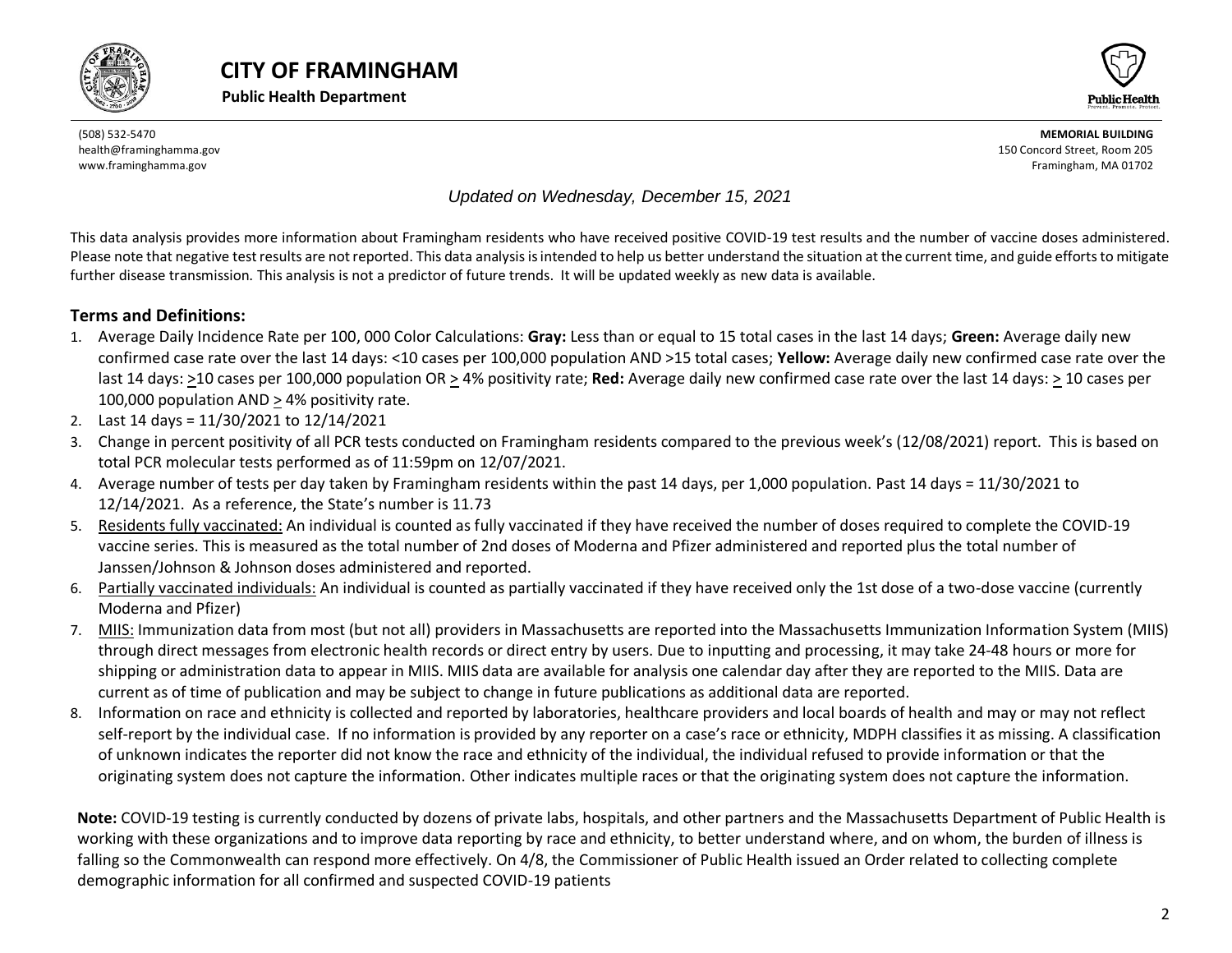



*Updated on Wednesday, December 15, 2021*

# Table of Contents

<span id="page-2-0"></span>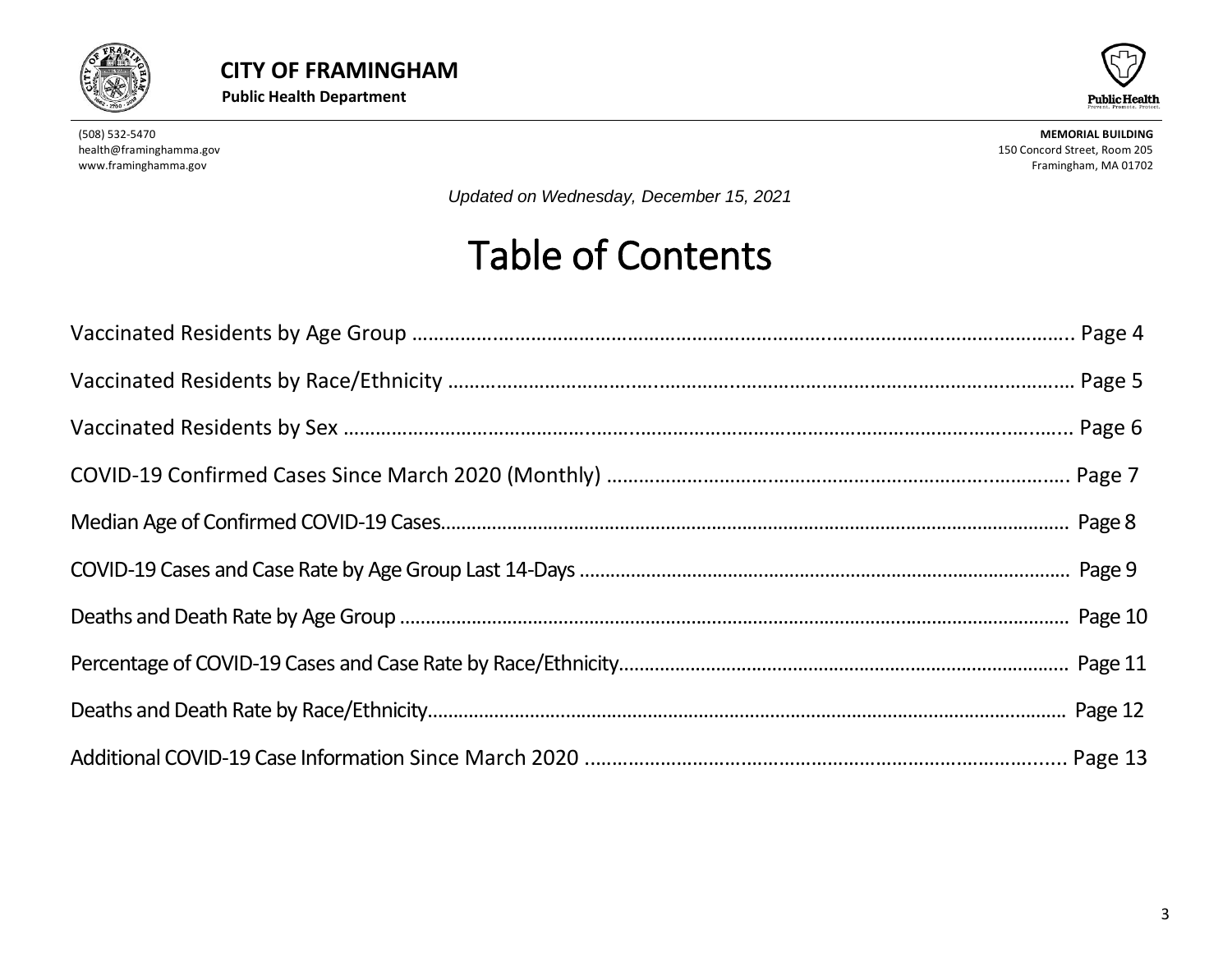



*Updated on Wednesday, December 15, 2021*

## Vaccinated Residents by Age Group



Data Sources: Data as of 12/09/21[. https://www.mass.gov/info-details/massachusetts-covid-19-vaccination-data-and-updates#weekly-covid-19-municipality-vaccination-data-](https://www.mass.gov/info-details/massachusetts-covid-19-vaccination-data-and-updates#weekly-covid-19-municipality-vaccination-data-) and <https://app.powerbigov.us/view?r=eyJrIjoiYTcwODEyN2YtNWViNi00MDFkLWJiODUtNDA2ZWU0MmVmYWZiIiwidCI6IjNlODYxZDE2LTQ4YjctNGEwZS05ODA2LThjMDRkODFiN2IyYSJ9> Tables and Figures created by the Framingham Department of Public Health.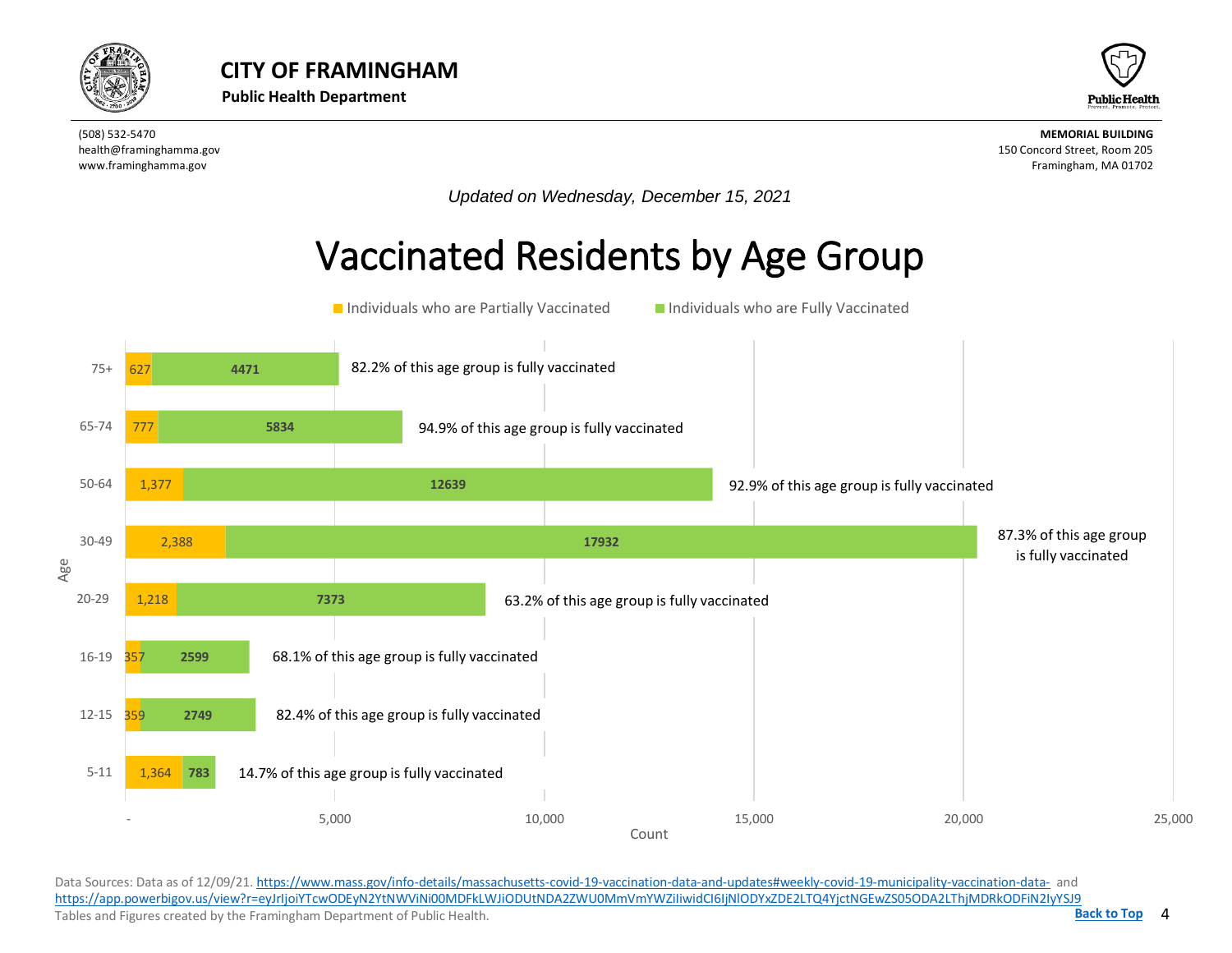<span id="page-4-0"></span>



*Updated on Wednesday, December 15, 2021*

## Vaccinated Residents by Race/Ethnicity



Data Source: Data as of 12/09/21[. https://www.mass.gov/info-details/massachusetts-covid-19-vaccination-data-and-updates#weekly-covid-19-municipality-vaccination-data-](https://www.mass.gov/info-details/massachusetts-covid-19-vaccination-data-and-updates#weekly-covid-19-municipality-vaccination-data-)Tables and Figures created by the Framingham Department of Public Health.

Unknown/Missing Includes responses that do not fit into the listed categories, nonresponses, "prefer not to say", and records from selected providers whose software does not allow them to collect race and ethnicity data. Tables and Figures created by the Framingham Department of Public Health.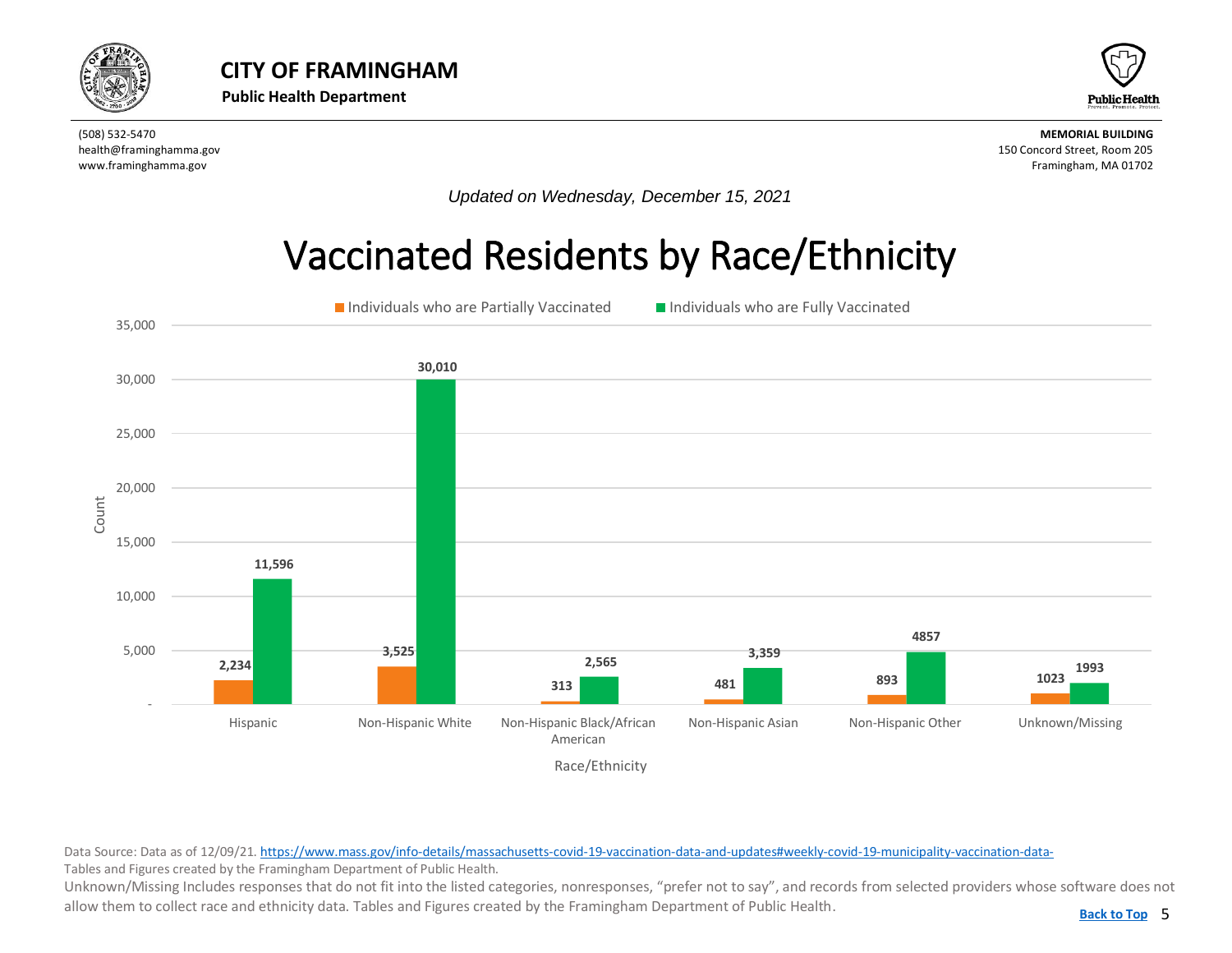



*Updated on Wednesday, December 15, 2021*

#### Vaccinated Residents by Sex  $\overline{a}$

<span id="page-5-0"></span>

Data Sources: Data as of 12/09/21[. https://www.mass.gov/info-details/massachusetts-covid-19-vaccination-data-and-updates#weekly-covid-19-municipality-vaccination-data-](https://www.mass.gov/info-details/massachusetts-covid-19-vaccination-data-and-updates#weekly-covid-19-municipality-vaccination-data-)Tables and Figures created by the Framingham Department of Public Health.

Back to Top 6 Other includes unknown responses where sex was not reported or those that do not identify as male or female. Tables and Figures created by the Framingham Department of Public Health **[Back to Top](#page-1-0)**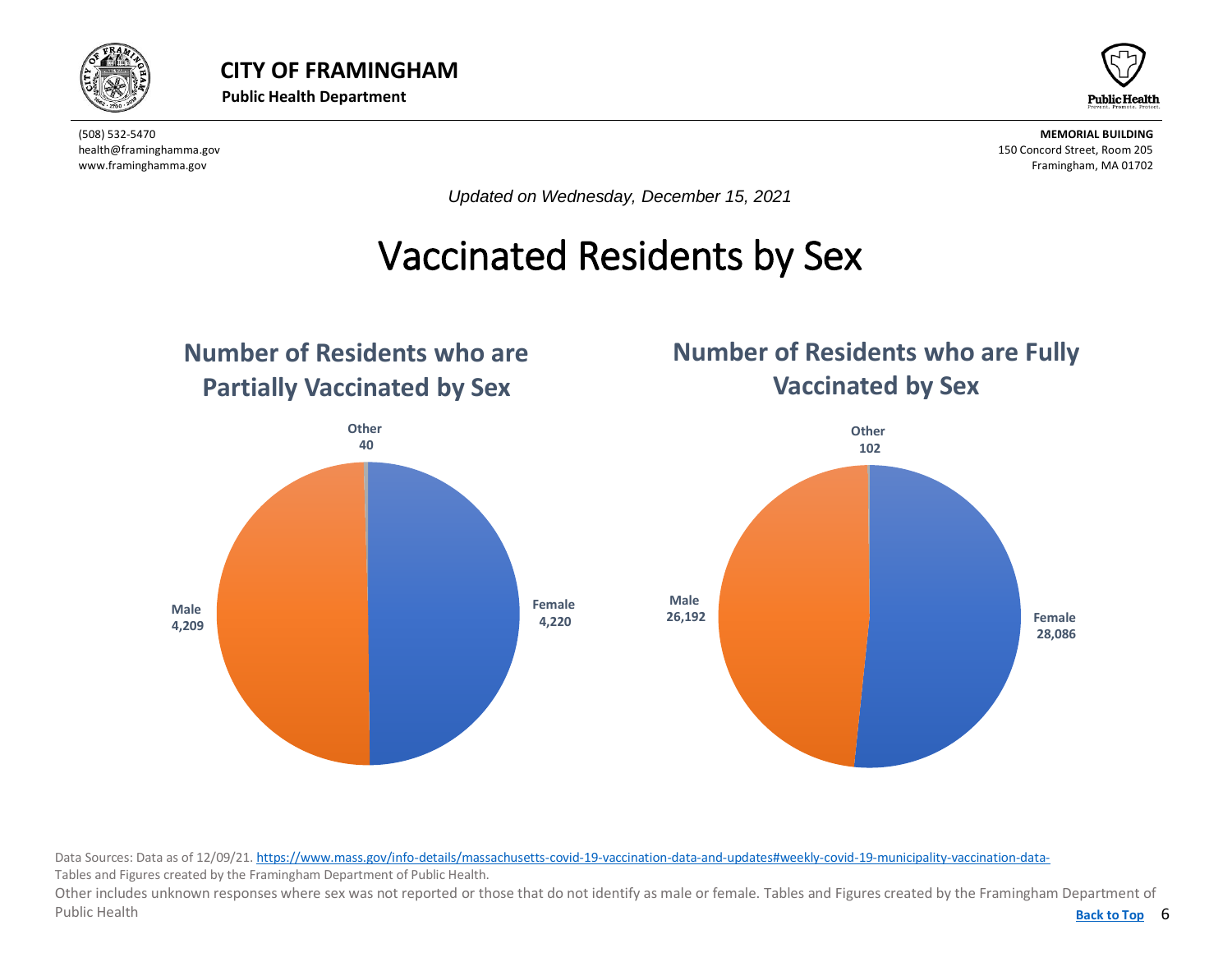<span id="page-6-0"></span>



*Updated on Wednesday, December 15, 2021*

# [COVID-19 Confirmed Cases Since March 2020](#page-6-0) (Monthly)



Data Sources: COVID-19 Data provided by the Bureau of Infectious Disease and Laboratory Sciences; Tables and Figures created by the Framingham Department of Public Health.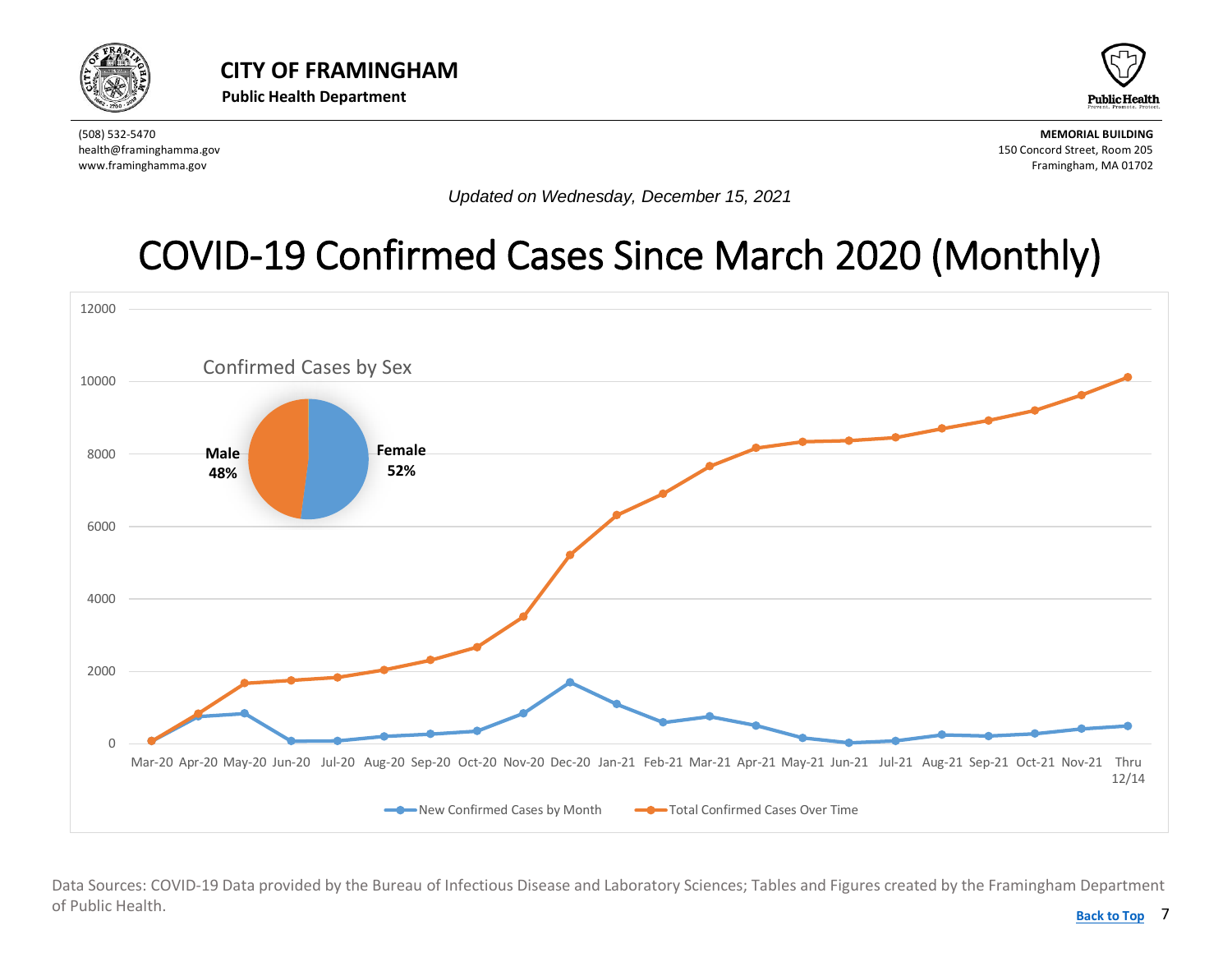



*Updated on Wednesday, December 15, 2021*

### Median Age of Confirmed COVID-19 Cases

<span id="page-7-0"></span>

Date

Calculated as median age of new confirmed positive cases of residents of Framingham as reported by the MA Department of Public Health.

Data Sources: COVID-19 Data provided by the Bureau of Infectious Disease and Laboratory Sciences; Tables and Figures created by the Framingham Department of Public Health.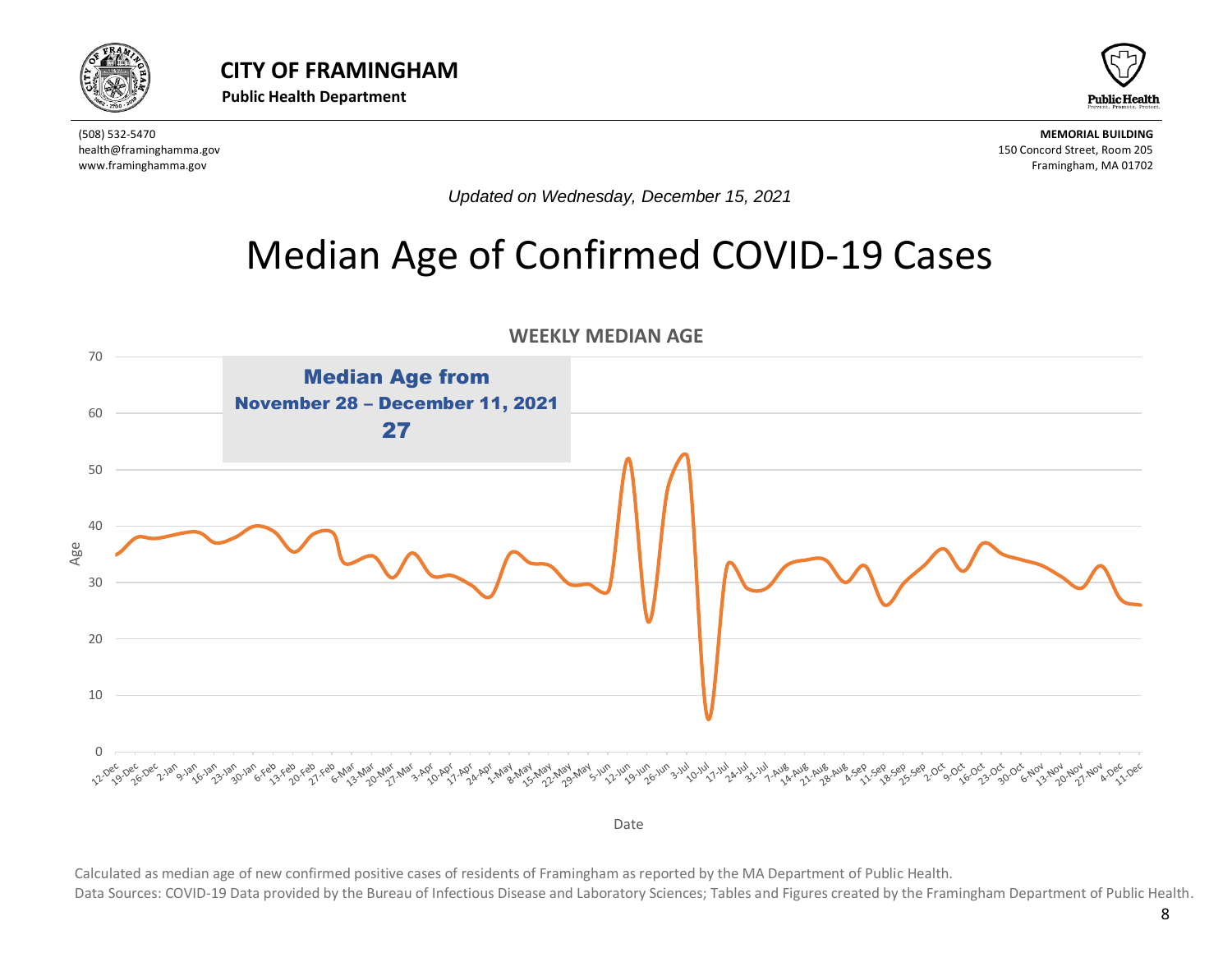<span id="page-8-0"></span>



*Updated on Wednesday, December 15, 2021*

### COVID-19 Cases by Age Group Last 14-Days



 .<br>Data Sources: COVID-19 Data provided by the Bureau of Infectious Disease and Laboratory Sciences, U.S. Census Bureau: Age Population Estimates 2010-2019, version 2019; Tables and Figures created by the Framingham Department of Public Health. **Back 10 and 1999 [Back to Top](#page-1-0)**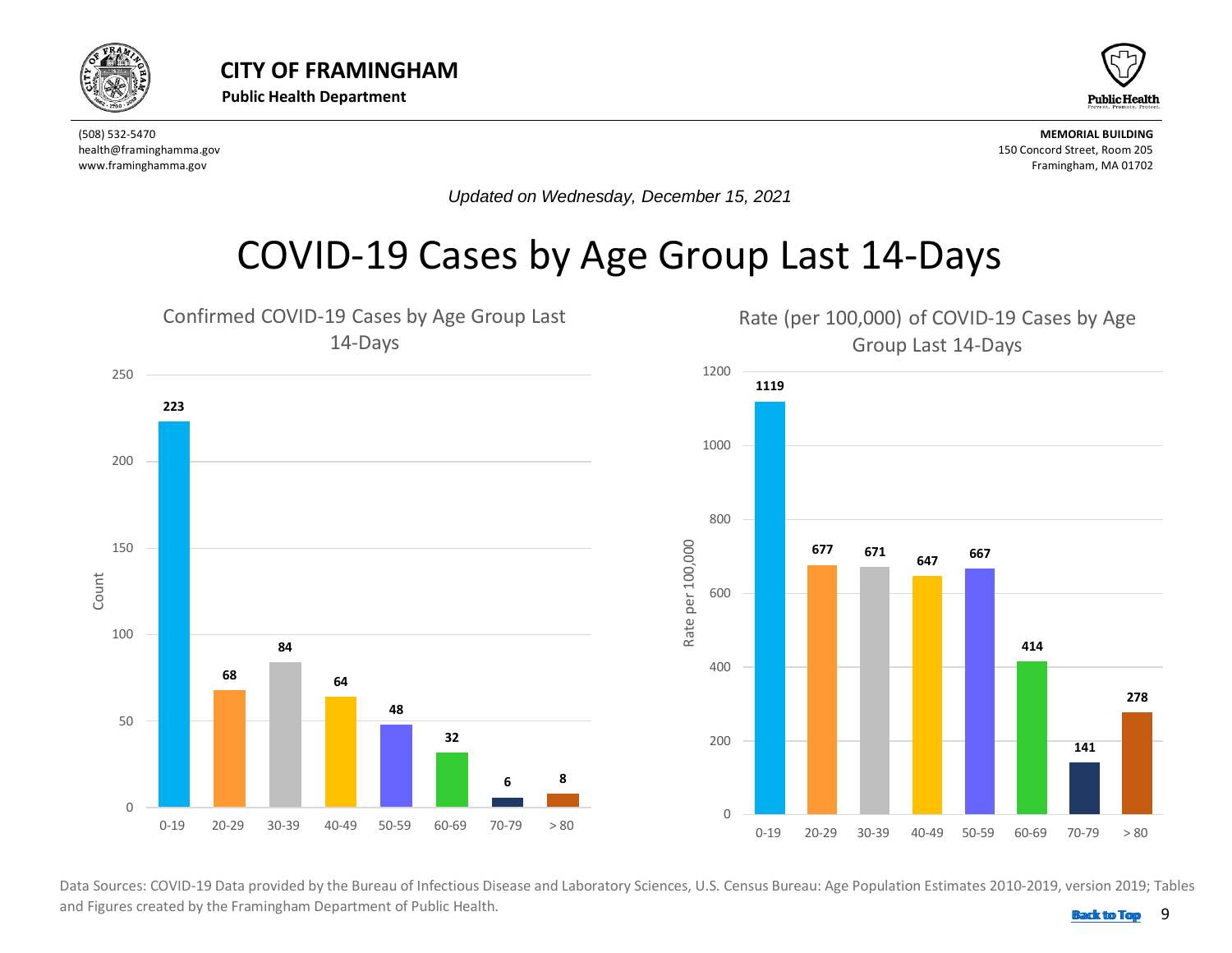<span id="page-9-0"></span>



*Updated on Wednesday, December 15, 2021*

## Deaths and Death Rate by Age Group



Data Sources: COVID-19 Data provided by the Bureau of Infectious Disease and Laboratory Sciences and U.S. Census Bureau: Age Population Estimates 2010-2019, version 2019; Tables and Figures created by the Framingham Department of Public Health.

\* Median Age of Death in Confirmed COVID-19 Cases from March 1, 2020 to December 14, 2021 in Community Setting only.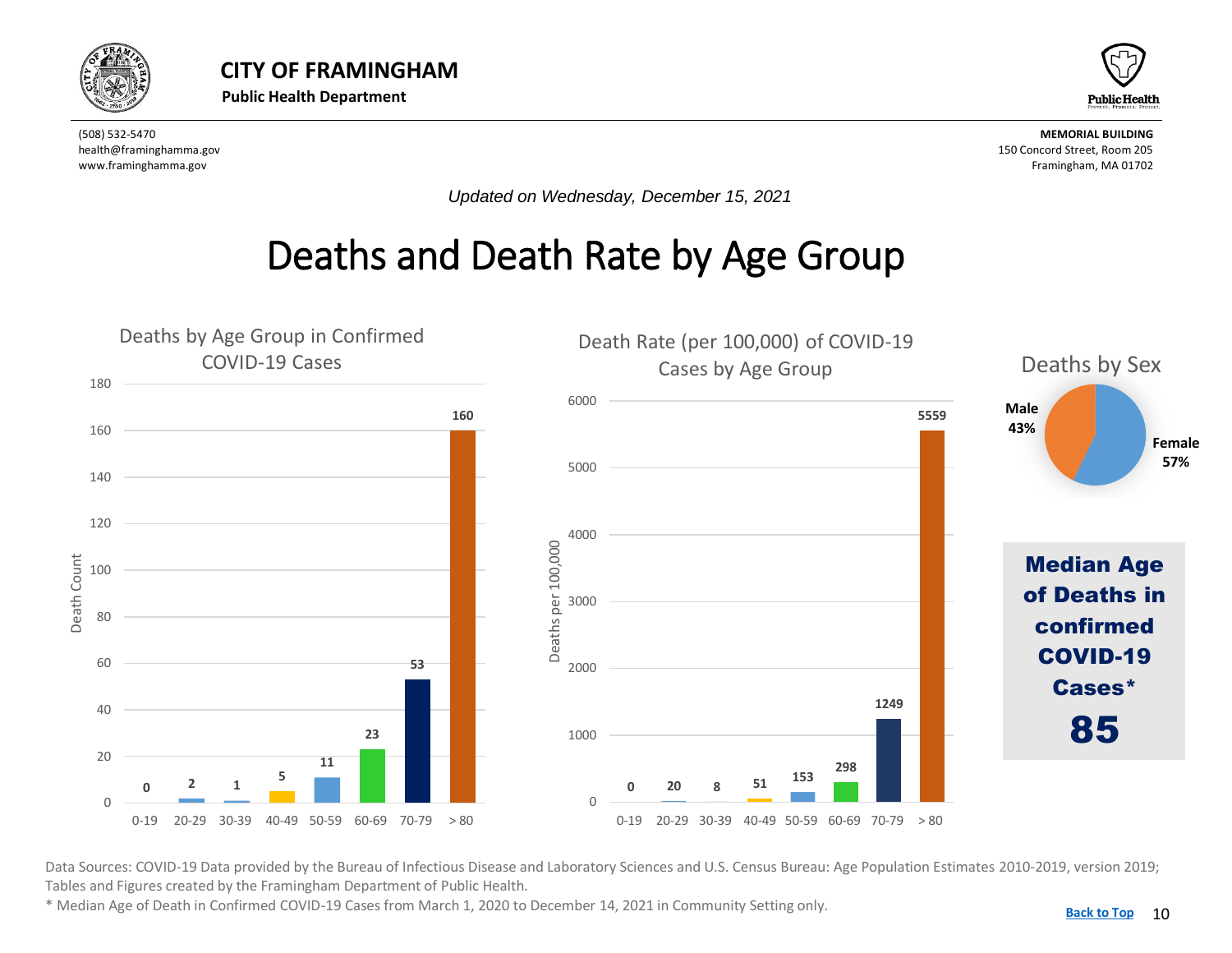<span id="page-10-0"></span>

0%

Percent

**Hispanic Non-Hispanic**

**White**



(508) 532-5470 **MEMORIAL BUILDING** health@framinghamma.gov 150 Concord Street, Room 205 www.framinghamma.gov Framingham, MA 01702

*Updated on Wednesday, December 15, 2021*

#### Percentage of COVID-19 Cases and Case Rate by Race/Ethnicity



#### **Percentage of Total Population and Percent of Cases by**



• Non-Hispanic White represent 58% of the City of Framingham population however they comprise less than half of the proportion of COVID 19 cases at 31%.

**Non-Hispanic Asian**

**Non-Hispanic Other**

**Unknown/ Missing**

- Hispanics represent 17% of the City of Framingham population but comprise more than 2x that proportion of COVID 19 cases at 40%.
- Disparity between Whites and non-white populations would be even higher except many residents of Brazilian descent describe themselves as white.

**Non-Hispanic Black/African American**

- The highest rates of positive cases are among Hispanics, Non-Hispanic Other and Non-Hispanics Asian.
- Disparity between Whites and non-white populations would be even higher except many residents of Brazilian descent describe themselves as white.

Data Sources: COVID-19 Data provided by the Bureau of Infectious Disease and Laboratory Sciences; and U.S. Census Bureau: Race and Hispanic Origin Population Estimates 2010-2019, version 2019; Tables and Figures created by the Framingham Department of Public Health.

#### **Rate (per 100,000) of COVID-19 Cases by Race/Ethnicity**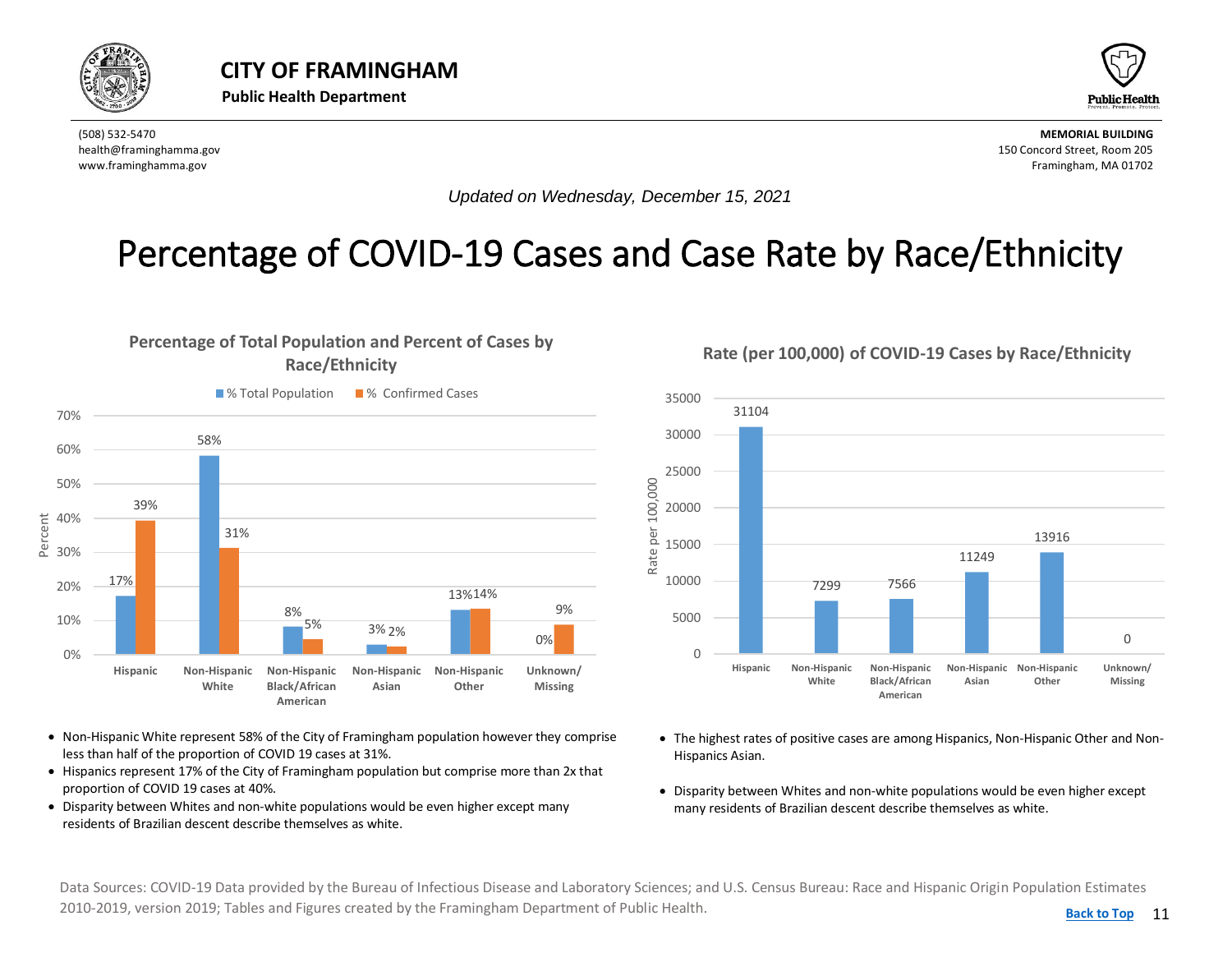<span id="page-11-0"></span>



*Updated on Wednesday, December 15, 2021*

## Deaths and Death Rate by Race/Ethnicity



- Count of Non-Hispanic White population is significantly higher than the other populations
- Disparity between Whites and non-White populations would be even higher since many residents of Brazilian descent describe themselves as white.
- The highest death rates of positive cases are among Hispanic, non-Hispanic White and non-Hispanic other.
- Disparity between Whites and non-White populations would be even higher since many residents of Brazilian descent describe themselves as white.

Data Sources: COVID-19 Data provided by the Bureau of Infectious Disease and Laboratory Sciences; Tables and Figures created by the Framingham Department of Public Health. **[Back to Top](#page-1-0)**